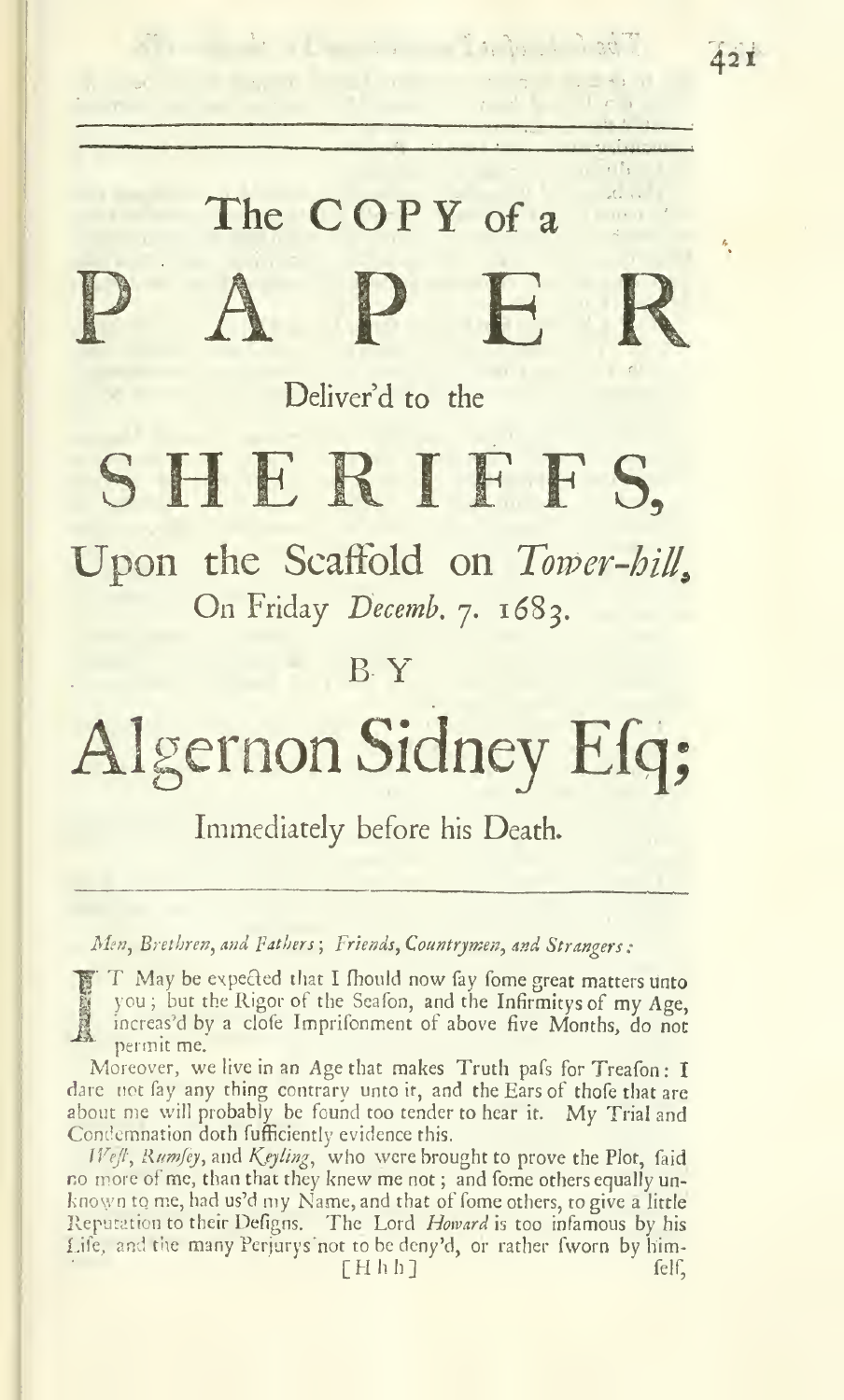#### The Copy of a Paper deliver  $d$  to the Sheriffs.

felf, to deferve mention; and being a fingle Witnefs would be of no value, tho he had been of unblemifh'd Credit, or had not feen and confefs'd that the Crimes committed by him would be pardon'd only for committing more; and even the Pardon promis'd could not be obtain'd till the drudgery of Swearing was over.

This being laid afjde, the whole matter is reduc'd to the Papers laid to be found in my Clofet by the King's Officers, without any other Proof of their being written by me, than what is taken from fuppofitions upon the fimilitude of an Hand that is eafily counterfeited, and which hath been lately declar'd in the Lady Car's Cafe to be no lawful Evidence in Criminal Caufes.

But if I had been feen to write them, the matter would not be much alter'd. They plainly appear to relate to <sup>a</sup> large Treatife written long fince in Anfwer to Filmer's Book, which by all Intelligent Men is thought to be grounded upon wicked Principles, equally pernicious to Magiftrates and People.

If he might publifli to the World his Opinion, That all Men are born under a neceflity derived from the Laws of God and Nature, to fubmit to an Abfolute Kingly Government, which could be reftrain'd by no Law, or Oath ; and that he that has the Power, whether he came to it by Creation, Election, Inheritance, Ufurpation, or any other way, had the Right; and none muft oppole his Will, but the Perfons and Eftates of his Subjects muft be indifpenfably fubject unto it; I know not why <sup>I</sup> might not have publifh'd my Opinion to the contrary, without the breach of any Law <sup>I</sup> have yet known.

<sup>I</sup> might as freely as he, publickly have declar'd my Thought, and the reafons upon which they were grounded, and I perfuaded to believe, That God had left Nations to the Liberty of fetting up fuch Governments as beft pleas'd themselves.

That Magiftrates were fet up for the good of Nations, not Nations for the honour or glory of Magiftrates.

That the Right and Power of Magiltrates in every Country, was that which the Laws of that Country made it to be.

That thofe Laws were to be obferu'd, and the Oaths taken by them, having the force of a Contract between Magiftrate and People, could not be violated without danger of diffolving the whole Fabrick.

That Ufurpation could give no Right, and the molt dangerous of all Enemys to Kings were they, who railing their Power to an exorbitant height, allow'd to Ufurpers all the Rights belonging unto it.

That fuch Ufurpations being feldom compafs'd without the Slaughter of the Reigning Perfon, or Family, the word of all Villanys was thereby rewarded with the moft glorious Privileges.

That if fuch Doctrines were receiv'd, they would ftir up Men to the Deftruct on of Princes with more Violence than all the Paffions that have hitherto rag'd in the Hearts of the molt Unruly.

That none could be fafe, if fuch a Reward were propos'd to any that could deftroy them.

That few would be fo gentle as to fpare even the Beft, if by their deftruction a wild Ufurper could become God's Anointed, and by the moft execrable Wickednefs inveft himfelf with that Divine Character.

This is the fcope of the whole Treatife; the Writer gives fuch Reafons as at prefent did occur unto him, to prove it. This teems to agree with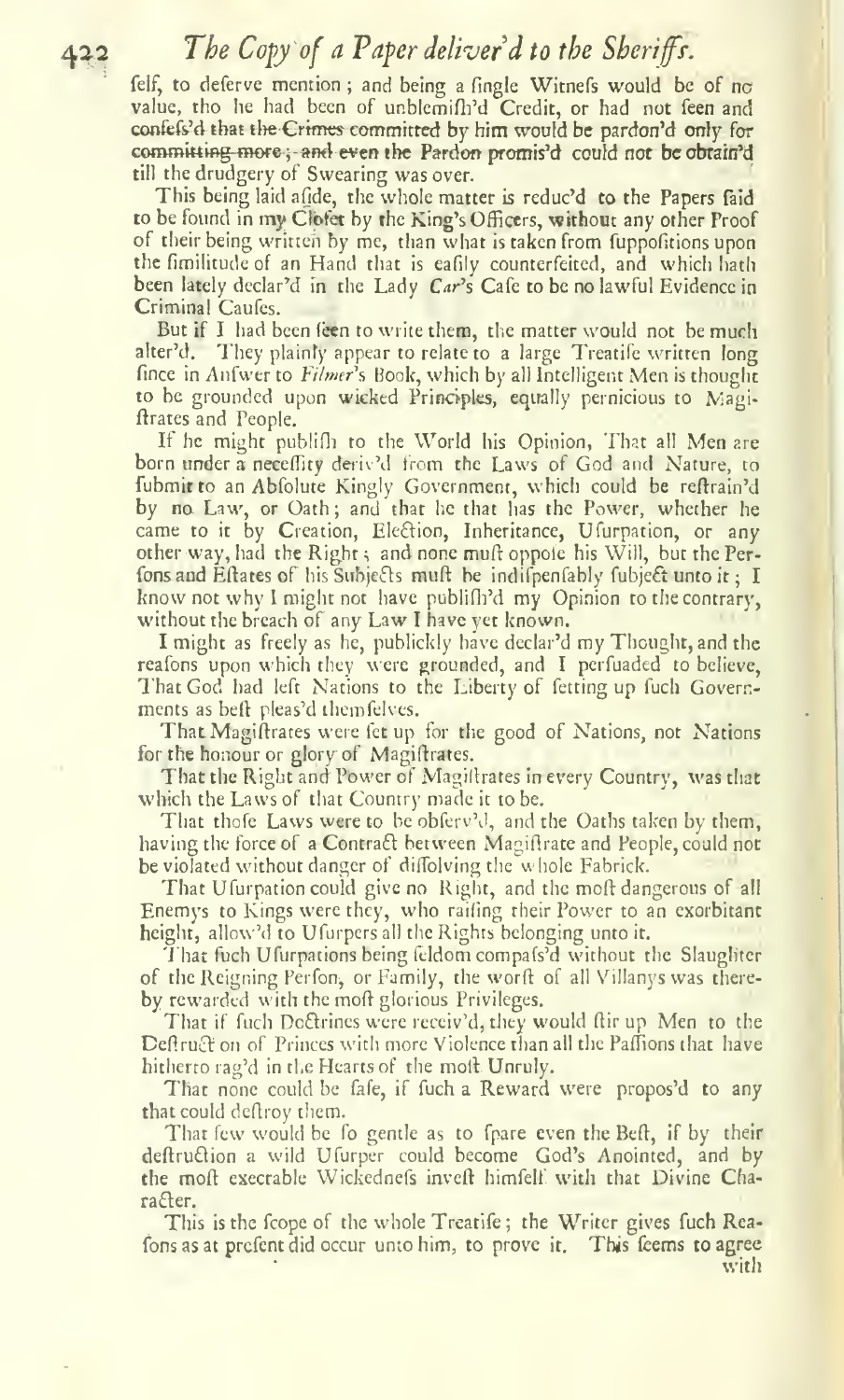#### The Copy of a Paper deliver'd to the Sheriffs. 423

with the Doctrines of the moft Reverenc'd Authors of all Times, Nations and Religions. The beft and wifeft of Kings have ever acknowledg'd it. The prefent King of France has declar'd that Kings have that happy want of Power, that they can do nothing contrary to the Laws of their Country, and grounds his Quarrel with the King of Spain, Anno 1667. upon that Principle. King James in his Speech to the Parliament  $A$ *nno* 1603. doth in the highelt degree affert it: The Scripture feems to declare it. If neverthelefs the Writer was miftaken, lie might have been refuted by Law, Reafon and Scripture ; and no Man for fuch matters was ever otherwife punifh'd, than by being made to fee his Error ; and it has not ( as <sup>I</sup> think ) been ever known that they had been refer'd to the Judgment of a Jury, compos'd of Men utterly unable to comprehend them.

But there was little of this in my Cafe; the extravagance of my Profecutors goes higher : the above-mention'd Treatife was never finish'd, nor could be in many years, and moft probably would never have been. So much as is of it was written long fince, never review'd nor fhewn to any Man ; and the fiftieth part of it was not produe'd, and not the tenth of that offer'd to be read. That which was never known to thofe who are faid to have confpir'd with me, was faid to be intended to ftir up the People in Prolecution of the Defigns of thofe Confpirators.

When nothing of particular Application to Time, Place, or Perfon, could be found in it, (as has ever been done by thofe who endeavour'd to raife Infurrections) all was fupply'd by *Innuendo's*.

Whatfoever is faid of the Expulfion of Tarquin; the Infurrection againft Nero; the Slaughter of Caligula, or Domitian; the Tranflation of the Crown of France from Meroveus his Race to Pepin, and from his Defcendents to  $Hugb$  Capet, and the like, was apply'd by Innuendo to the King.

They have not confider'd, that if fuch Acts of State be not good, there is not a King in the World that has any Title to the Crown he wears; nor can have any, unlefs he could deduce his Pedegree from the eldeft Son of *Noah*, and fhew that the Succeffion had ftill continu'd in the eldeft of the eldeft Line, and been fo dedue'd to him.

Every one may fee what advantage this would be to all the Kings of the World ; and whether that failing, it were not better for them to ac knowledg they had receiv'd their Crowns by the Confent of willing Nations, or to have no better Title to them than Ufurpation and Violence, which by the fame ways may be taken from them.

But <sup>I</sup> was long finee told that I muft die, or the Plot muft die.

Left the means of deftroying the beft Proteftants in England fhould fail, the Bench muft be fill'd with fuch as had been Blemifhes to the Bar.

None but fuch as thefe would have advis'd with the King's Council of the means of bringing <sup>a</sup> Man to death ; fuffer'd <sup>a</sup> Jury to be pack'd by the King's Solicitors, and the Under-Sheriff'; admit of Jury-men who are not Freeholders; receive fuch Evidence as is above mentiond; refufe a Copy of an Indictment, or fuffer the Statute of  $46$  Edw.  $3$ , to be read, that doth exprefly Enact, It fhould in no cafe be deny'd to any Man upon any occasion whatfoever; over-rule the moft important Points of Law without hearing. And whereas the Statute, 25 Ed. 3. upon $\mathbb{R}^n$